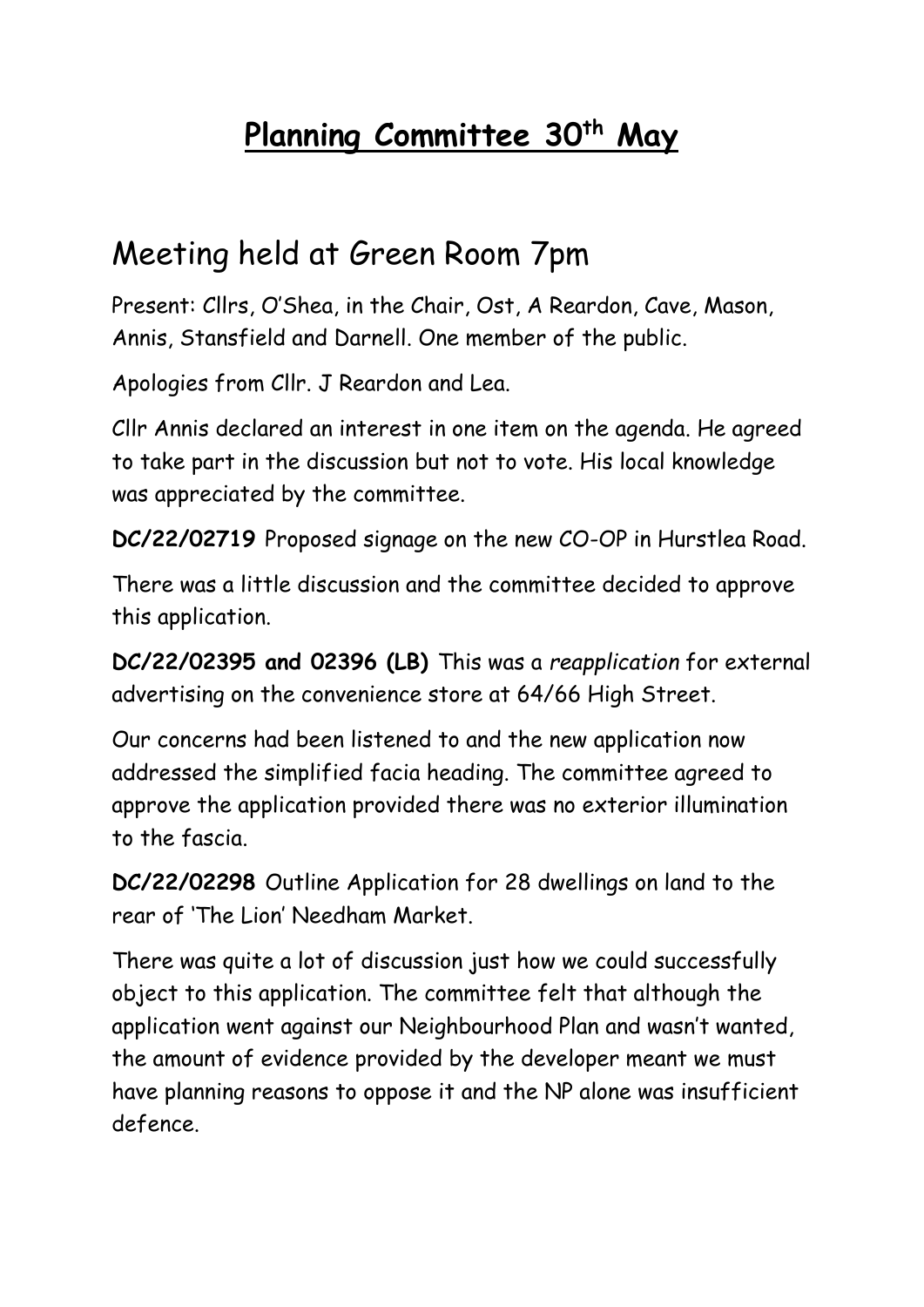The consensus was that this application should be objected to, but the committee expressed the wish that our Planning Consultant should be asked for her comments and help. Chairman Cllr. O'Shea agreed to contact her urgently as the response was required by 3<sup>rd</sup> June, and we had already been granted an extension to the deadline. Cllr Annis was part of the discussion but as agreed did not vote.

(Cllr O'Shea has been in contact with her and she has agreed to have a quick look and give her opinion. 31/5)

Much of the opposition rested on how the existing services are already under pressure, with several applications already approved are under construction at both ends of the village. The pressure the sewage pumping station before Needham Lake was under, particularly as it serves a much wider area than just Needham Market itself. The loss of a landscape and countryside views from the town and the apparent wanton destruction of a SSSI noted in the 2006 Local Plan caused annoyance from the committee.

## **Other matters under section 6 of the Agenda.**

Attention was drawn to a document forwarded by Elizabeth Parker of Pipps Ford regarding the application to develop a training centre on land adjacent to the A 14 junction at Beacon Hill, Pipps Ford. This was from Place Services at Essex County Council. The committee asked why Essex County Council were involved in this ongoing application but were interested in its conclusion statement giving a range of recommendations **should** the application be approved. It was suggested that the planning committee might take up this idea where applications might be approved against Town Council wishes.

The Planning Committee were asked by the Town Clerk to set up a date for the revision of the Neighbourhood Plan to keep it as a living